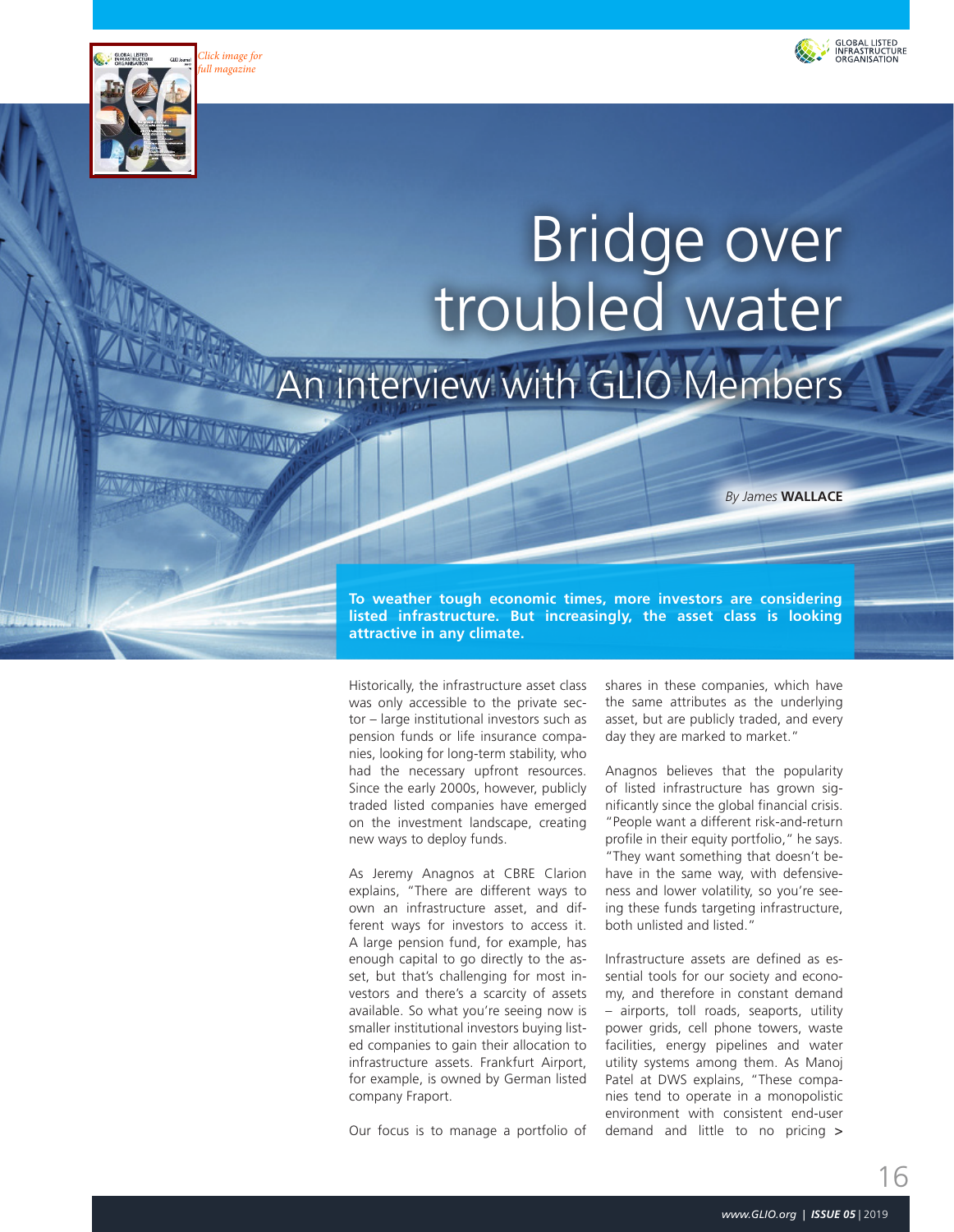

competition. Over the long term with listed infrastructure, the cash flows generated from owning or operating these assets are visible and predictable. These companies have unique and diversified return streams, with the added benefit of daily liquidity."

Ben Morton at Cohen & Steers elaborates on this. "The asset class is defined as companies that collect fees for usage, who are governed by regulation, concession agreements or in some cases contracts, and that adds to the predictability," he says. "You get equity-like returns, but with lower volatility than broader equity markets. That's pretty compelling."

*Over the long-term with listed infrastructure, the cash flows generated from owning or operating these assets are visible and predictable. These companies have unique and diversified return streams, with the added benefit of daily liquidity.*

#### **Ongoing popularity**

It seems that the popularity of listed infrastructure is not going to change anytime soon. "We expect the listed market to grow, with more investors looking for a defensive asset class to reduce their overall equity beta and enhance diversification," says Frank Greywitt of DWS. "Also, the need for new infrastructure assets around the world will provide a long-term tailwind."

Investors are also turning their attentions towards listed from the private market. "There's a limited number of deals in infrastructure being chased by a growing number of private funds, with a massive amount of dry powder – committed capital that needs to be invested," explains Ben Morton. "So institutional investors are wanting to add a sleeve of liquid or listed infrastructure to their portfolios. This is partly due to the liquidity that listed affords versus the lock-ups of private, and because the opportunities for private are so limited at the moment."

Fraser Hughes of the Global Listed Infrastructure Organisation (GLIO) has also seen investors split their money between private and listed. "Assets under management (AUM) in the listed infrastructure space have risen in the last decade – \$93 billion by December 2018 – and we think that will continue as a longterm trend. One of the reasons for this is the competition for private assets. To build up a broader infrastructure allocation, in some cases, investors will view the listed market as a complement to their private infrastructure investments. On the private side, asset scarcity and investor competition in the space have pushed up multiples, so private assets look expensive versus listed right now."

### **Private vs. listed**

There are fundamental differences between the listed and private sectors, as Jeremy Anagnos explains. "When somebody raises a new private fund, they are effectively asking for money to buy assets, and there is a challenge to find assets to buy," he says. "With the listed market, the companies already own all of their assets, so when you buy their stock you're not creating new capital for them to invest; you're buying existing capital, and these companies will spend money on updating what they already own, improving their facilities from a safety, reliability or efficiency standpoint.

"So due to the demand and supply imbalance, valuations are high in the private market. But with listed you're buying an existing asset base that is being reinvested in. The fundamental characteristics of why you would choose that asset class are the same, you're just owning it in a different structure."

#### **Trends and regulations**

By their very nature, tied to an economic or social need, infrastructure assets will be subject to government regulation. For Ben Morton, this is something investors need to be mindful of. "It's perhaps the biggest challenge to investing in any kind of infrastructure, listed or unlisted," he says. "With these entities being regulated or concession-based, you do get predictability, with a consistent pricing model and sustainability of demand, but one wild card is political intervention – and we've seen that disproportionally impact the infrastructure at times of economic stress."

Governments may target infrastructure companies to confiscate economics and ease cost burdens, and if assets are renationalized, which the Labour Party in the UK says it will do if it gets into power, what then? The only answer, according to Morton, is to closely monitor a sector or country, keeping tabs on the political and regulatory risks.

There are also trends to be wary of within infrastructure. "Climate change and carbon reduction are huge topics right now," says Jeremy Anagnos. "There are mandatory emissions reduction goals, and we're trying to replace coal and nuclear with renewables – building wind farms, on-shore and off-shore, and solar farms, with panels covering entire fields." He continues, "You also need the infrastructure to store and transfer the energy produced – typically a utility that is shutting down its coal plants will contract for new renewable assets, like a wind farm, and the assets will provide

*"The asset class is defined as companies that collect fees for usage, who are governed by regulation, concession agreements or in some cases contracts, and that adds to the predictability."*

**........................................................ Ben Morton Cohen & Steers**

17